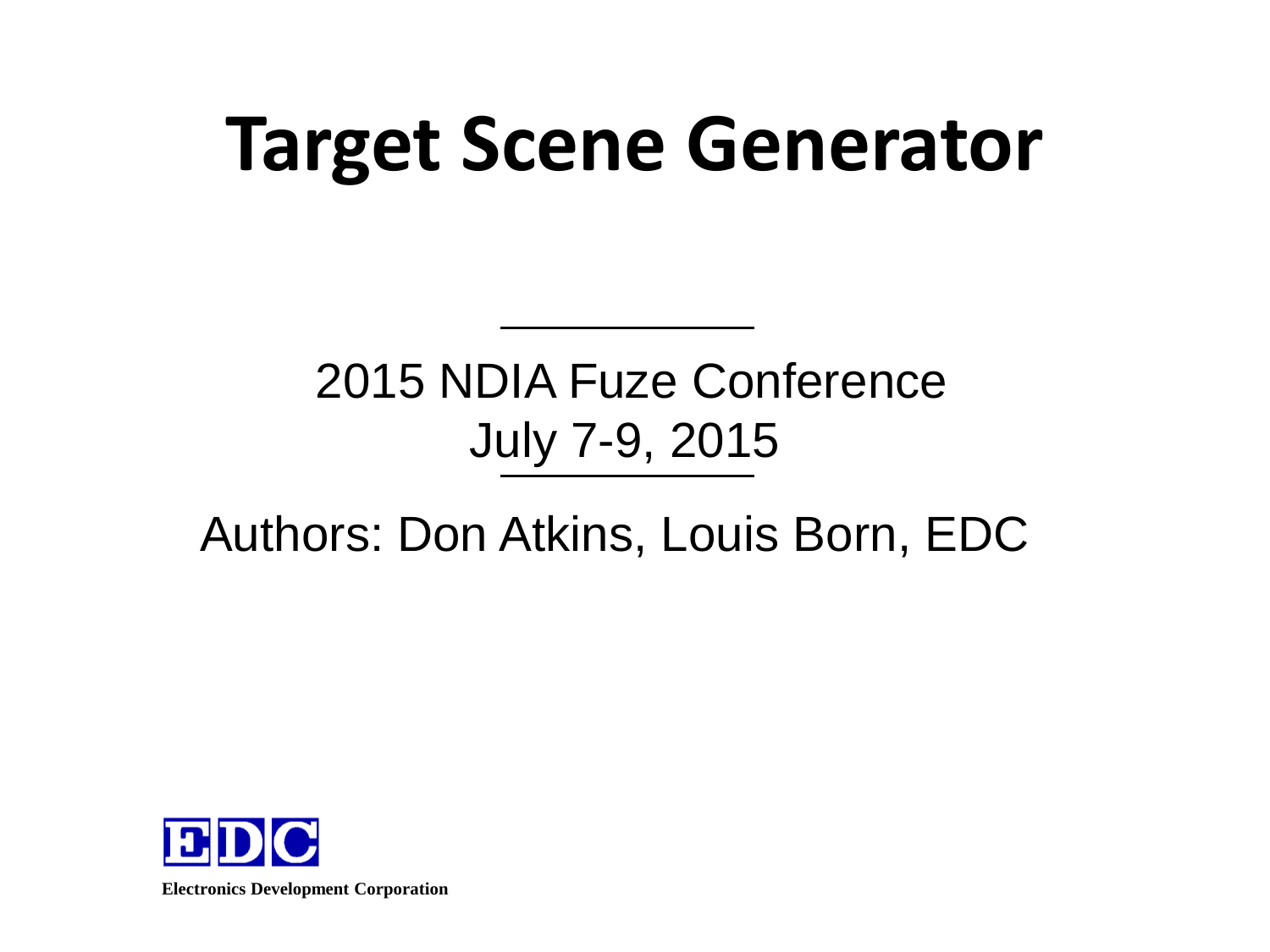#### *Agenda*

- Need
- Design goals
- Program summary
- General approach
- Block diagram
- Range/Doppler domain
- Validation
- Examples
- Conclusions/path forward

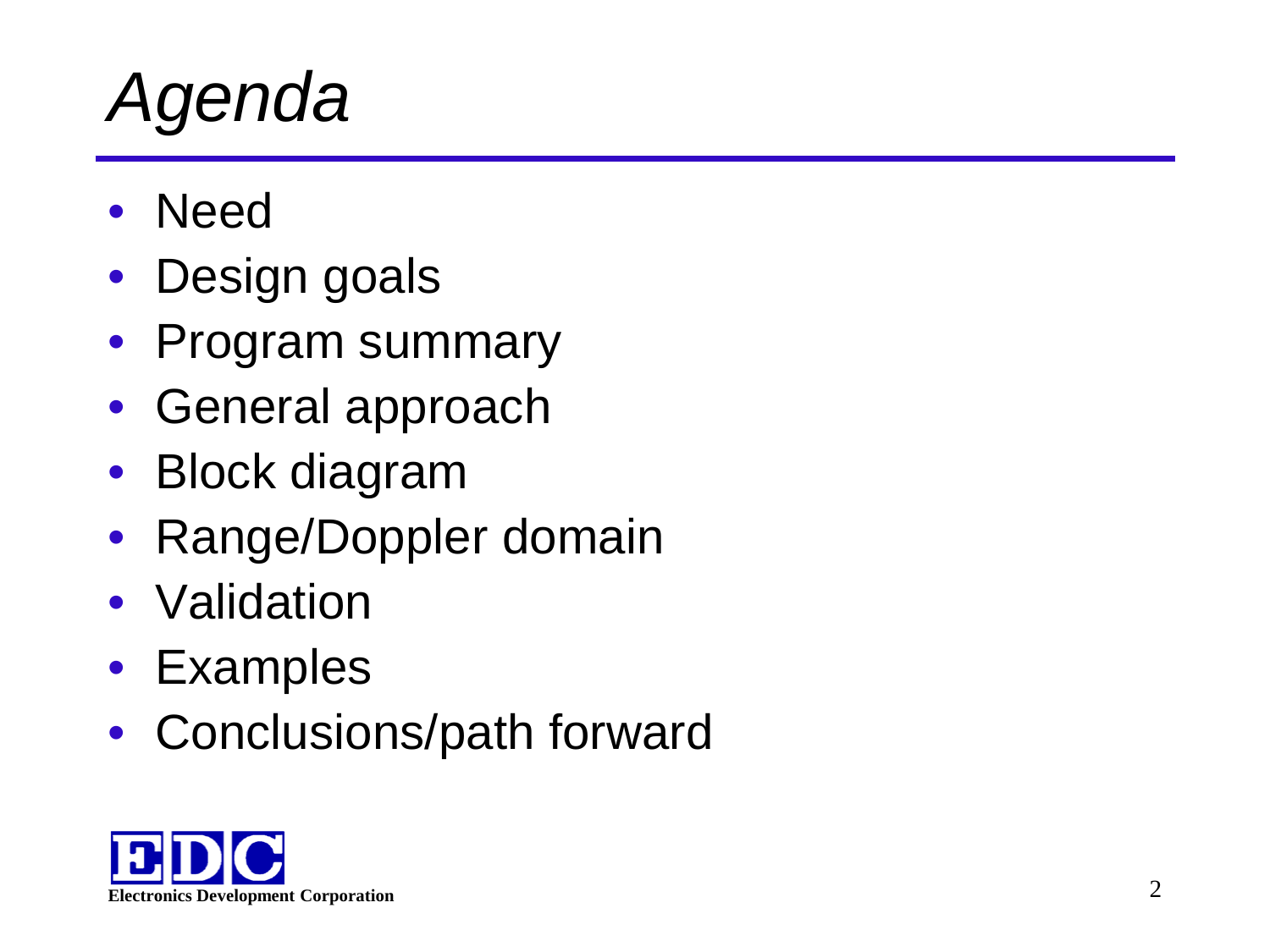#### *Design Goals*

• System capable of demonstrating feasibility using an existing proximity sensor.

| <b>Characteristic</b>     | <b>Performance</b>                                                                    | <b>Comments</b>                      |
|---------------------------|---------------------------------------------------------------------------------------|--------------------------------------|
| Sampling rate             | 1200 Msamples/s                                                                       |                                      |
| IF bandwidth              | 500 MHz                                                                               |                                      |
| Number of range cells     | 512                                                                                   |                                      |
| Range step                | $0.125 \text{ m}$                                                                     |                                      |
| Range cell size           | 0.5 m if every 4 <sup>th</sup> delay register<br>0.25 m if every other delay register |                                      |
| "Active" Range            | 256 m if every 4 <sup>th</sup> delay register<br>128 m if every other delay register  |                                      |
| Passive range             | $3000 \text{ m}$                                                                      | Requires time delay = $20 \mu s$     |
| Residual delay (DSP)      | 17 ns $(-2.6 \text{ m in height})$                                                    | Assumes 20 clock pulses              |
| Maximum Doppler frequency | $\sim$ 250 kHz                                                                        | Assumes 4 to 5 times<br>oversampling |

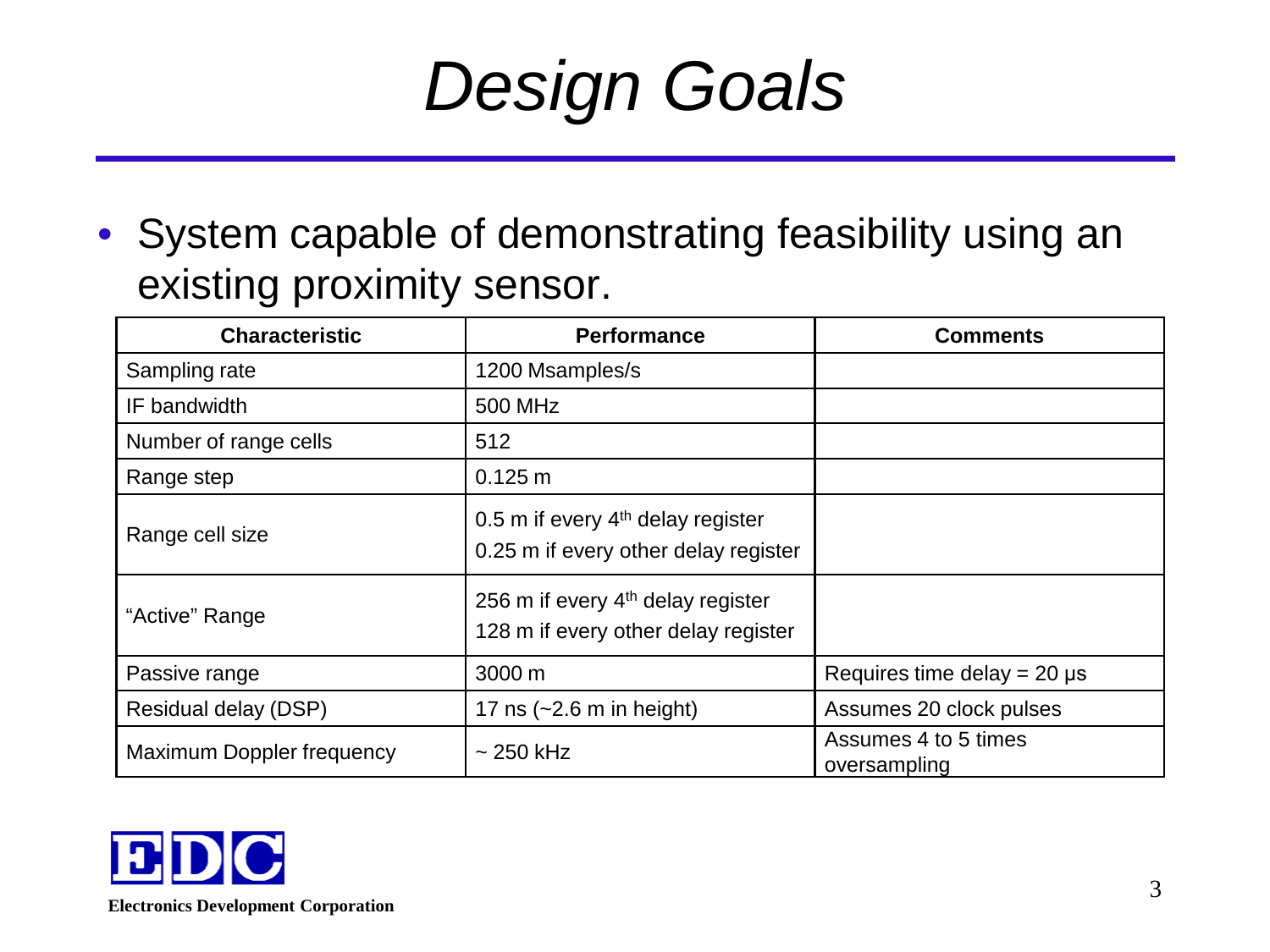#### *Need*

- Proximity sensor requirements designed for complex end game scenarios.
- Current HWIL testers provide simple engagements. (Single point reflectors)
- Need for complex engagements to both verify sensor performance and aid in the development of higher performance sensors/algorithms.

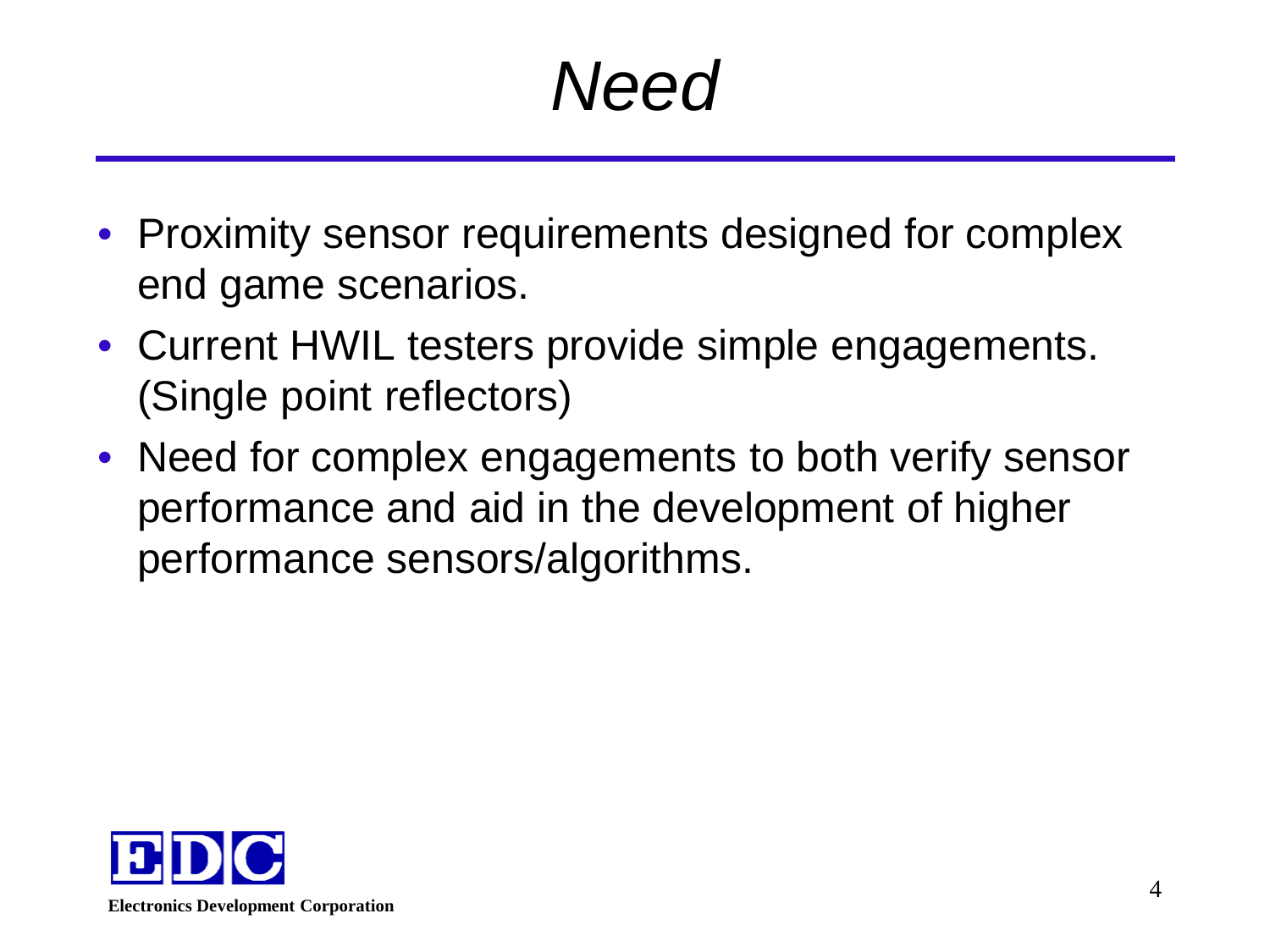#### *Program Summary*

- EDC IRAD:
- Successfully developed topology for a real time multi target simulator.
- Develop hardware to prove concept.
- CRADA:
- Team with ARDEC and University of Florida to leverage current scene generation model to provide coefficients for more complex engagements.

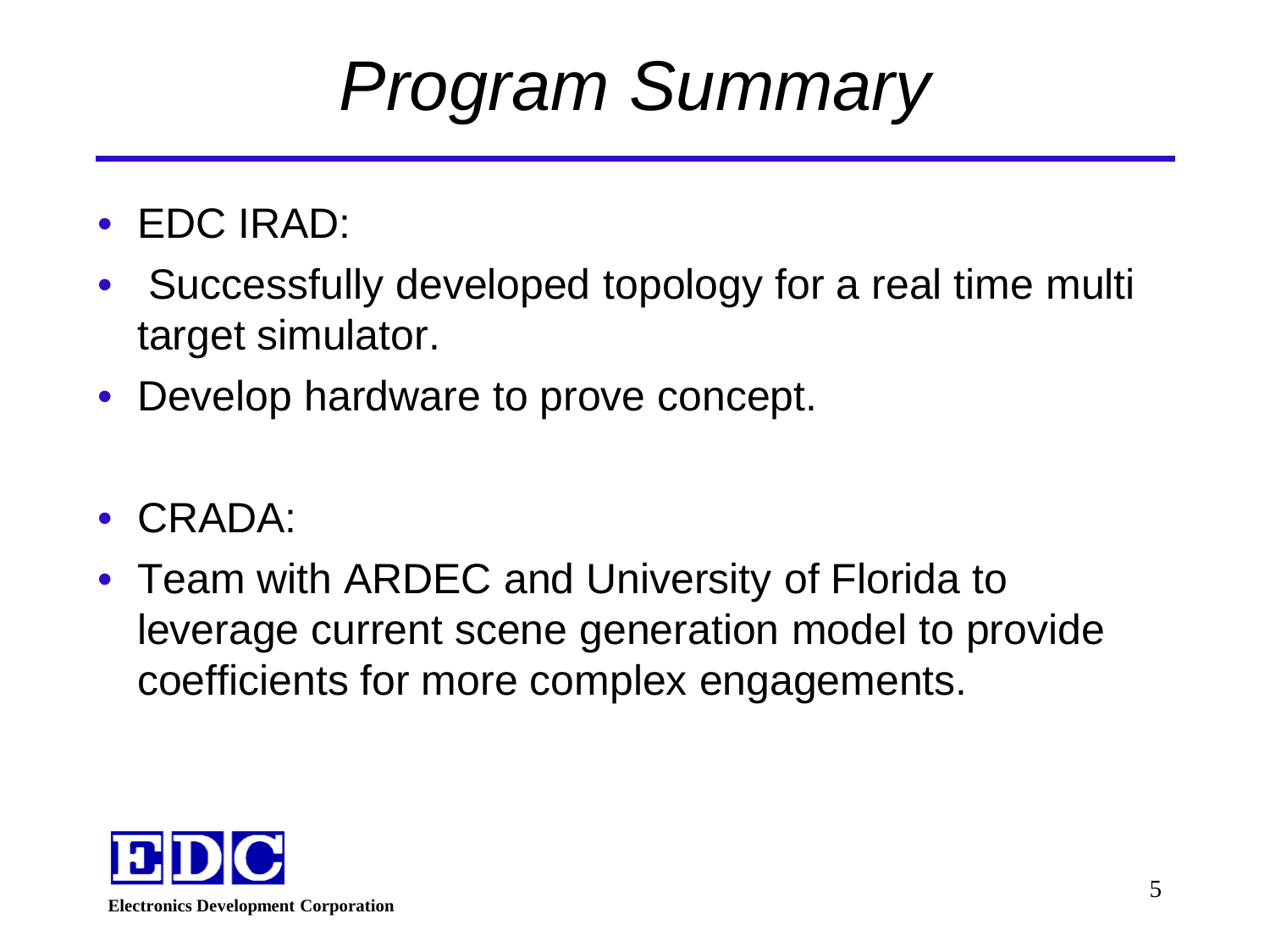*Approach*

- Scene generator input data is a matrix of range, Doppler and magnitude for each time step.
- The encounter is broken up into cells corresponding to points in space.
- Each cells relative velocity and reflection magnitude is calculated for each time step.
- This data is then loaded into the target scene generator.
- Run encounter with proximity sensor, capture data.

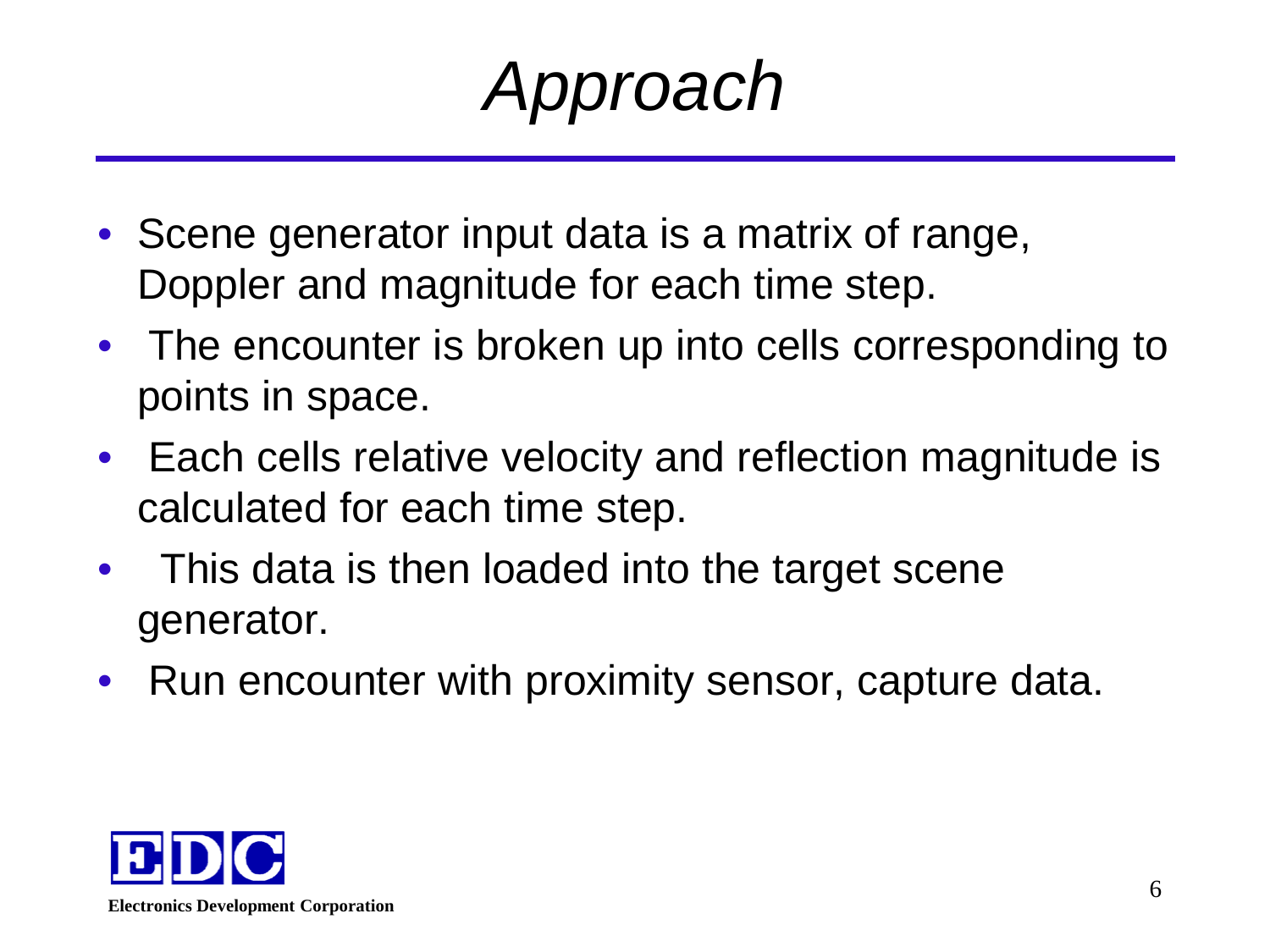#### *Block Diagram*



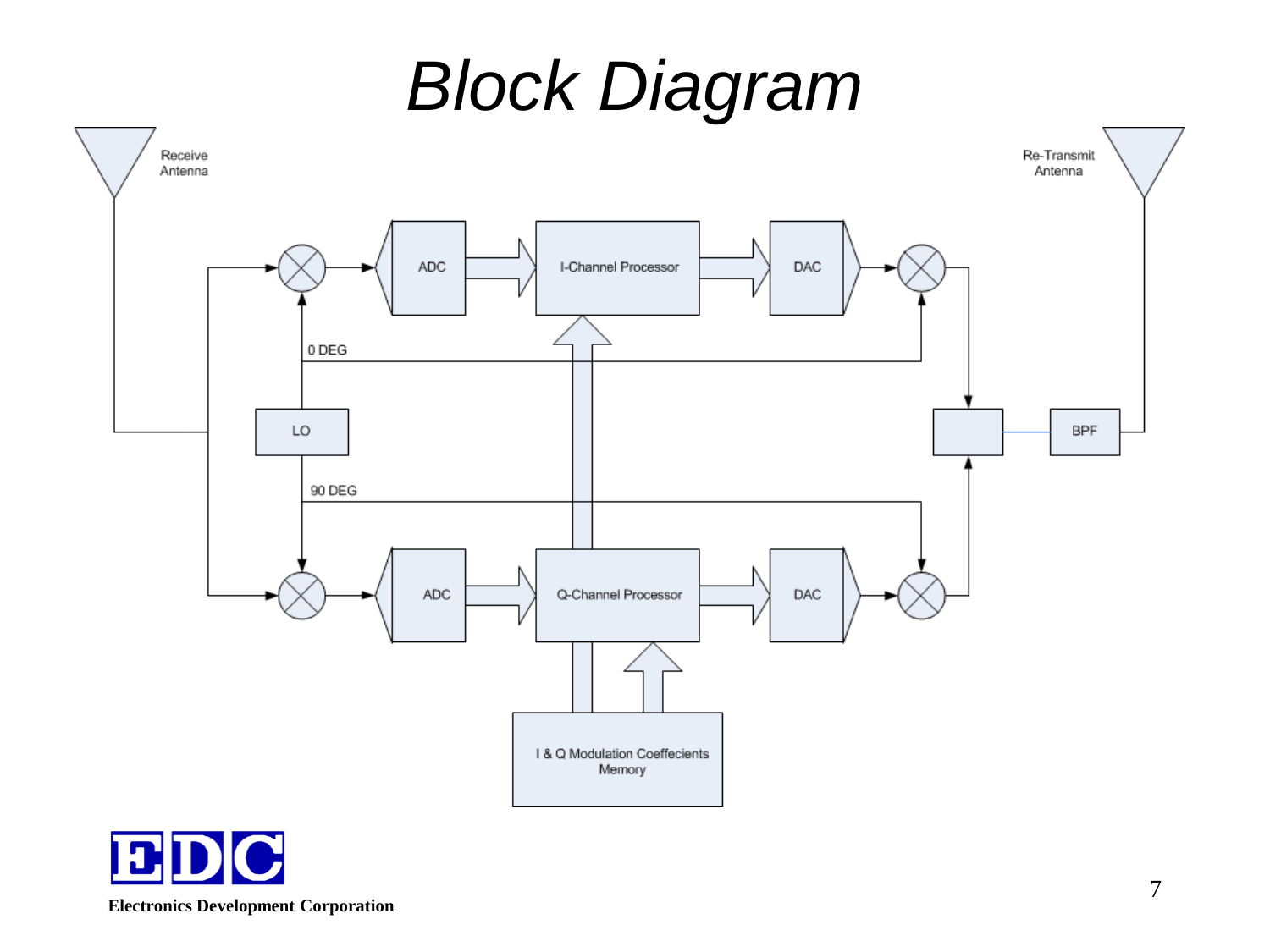# *Range Doppler Domain*

- What is it?
	- A matrix of magnitude, range and doppler.



Typical Range Doppler Plot of a Point Reflector

- Why is it useful?
	- Provides a way of reducing a complex target encounter to discrete points vs. time.

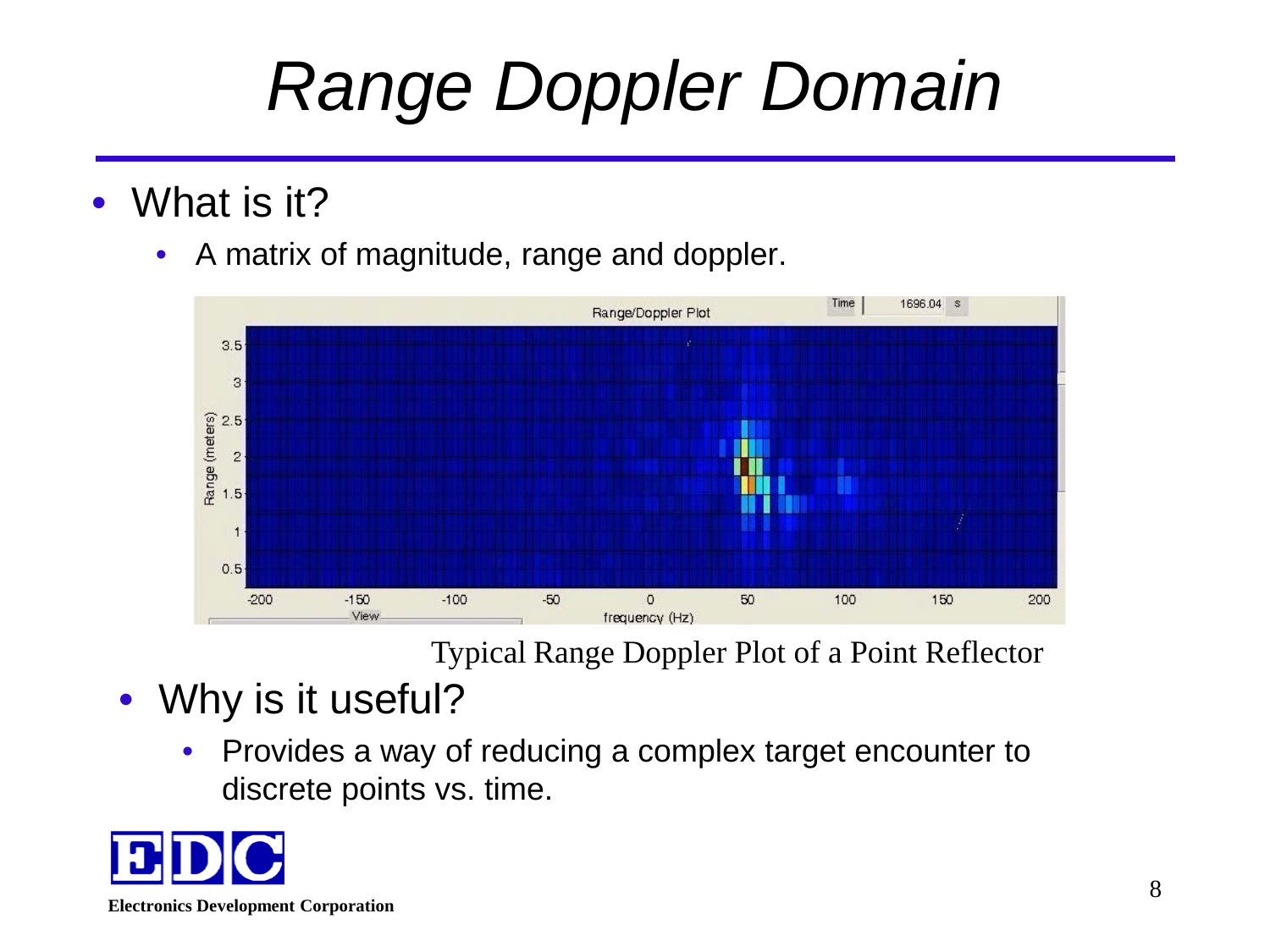#### *Validation*

- Process:
	- Choose candidate scene
	- UFL generate coefficient file for scene generator
	- Generate range/doppler data for scene
	- Capture data from a prox sensor tested with TSG
	- Process captured data
	- Compare captured vs generated range doppler data.

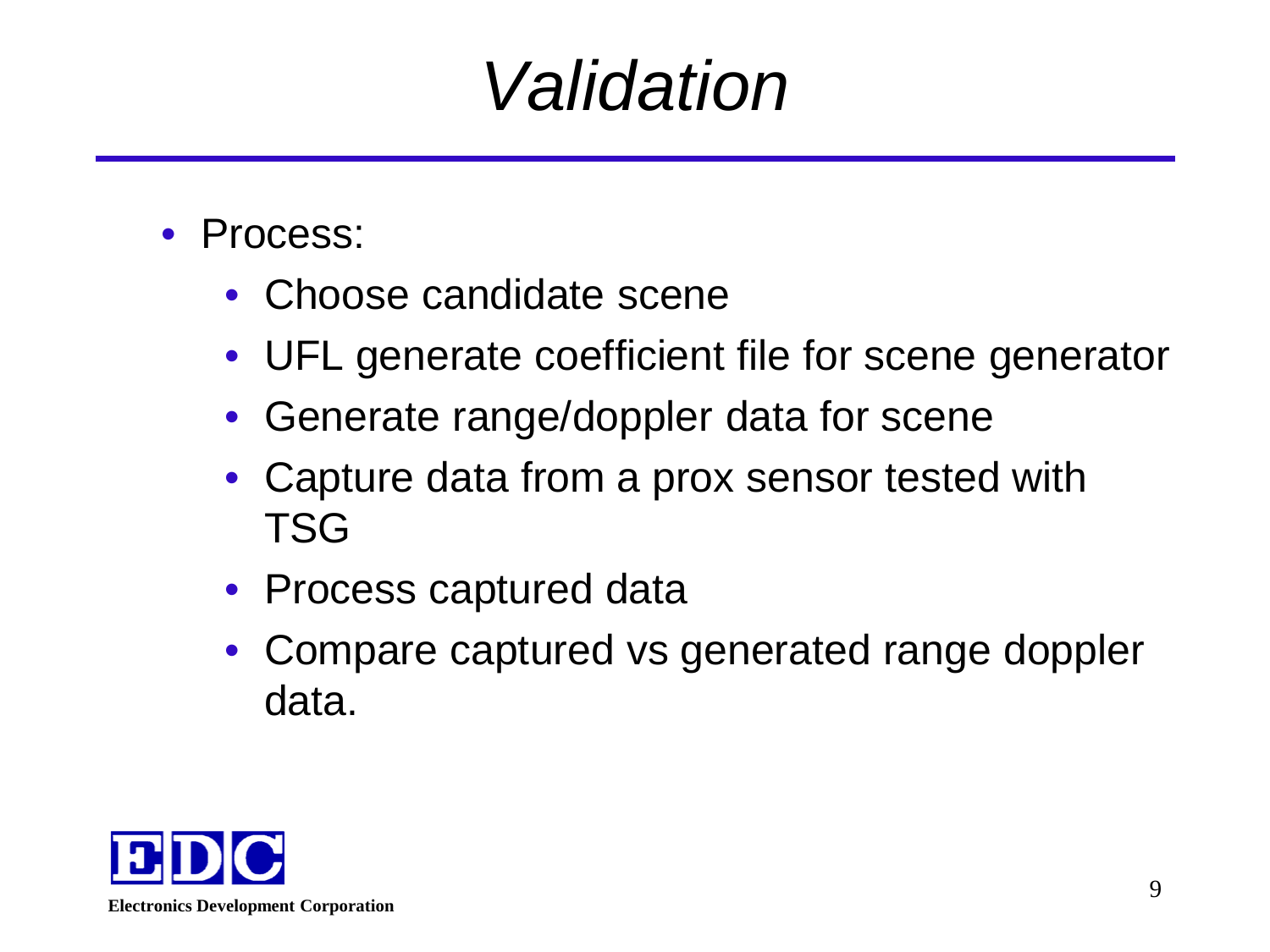## *Verification*